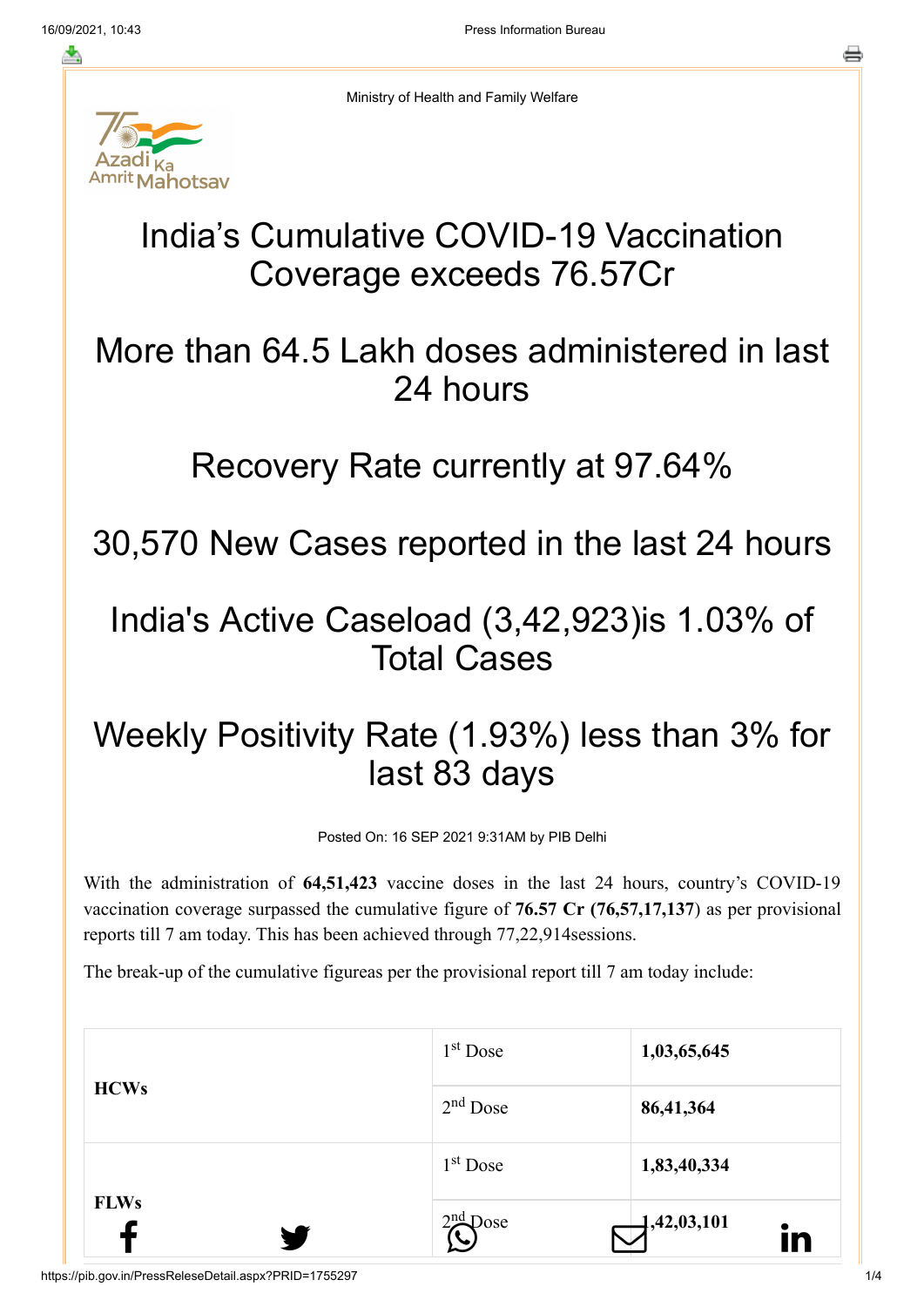|                       | $1st$ Dose           | 30,91,72,935    |
|-----------------------|----------------------|-----------------|
| Age Group 18-44 years | $2nd$ Dose           | 4,88,51,566     |
|                       | $1st$ Dose           | 14, 62, 56, 729 |
| Age Group 45-59 years | $2nd$ Dose           | 6,50,07,644     |
|                       | 1 <sup>st</sup> Dose | 9,45,11,108     |
| Over 60 years         | $2nd$ Dose           | 5,03,66,711     |
| <b>Total</b>          |                      | 76, 57, 17, 137 |

The Union Government is committed to accelerating the pace and expanding the scope of COVID-19 vaccination throughout the country.

The recovery of **38,303** patients in the last 24 hours has increased the cumulative tally of recovered patients (since the beginning of the pandemic) to **3,25,60,474.**



Consequently, India's recovery rate stands at **97.64%**.

Sustained and collaborative efforts by the Centre and the States/UTs continue the trend of less than 50,000 Daily New Cases that is being reported for 81 consecutive days now.

 $f$  y  $\circledcirc$   $\quad \circledcirc$  in

**30,570 new cases** were reported in the last 24 hours.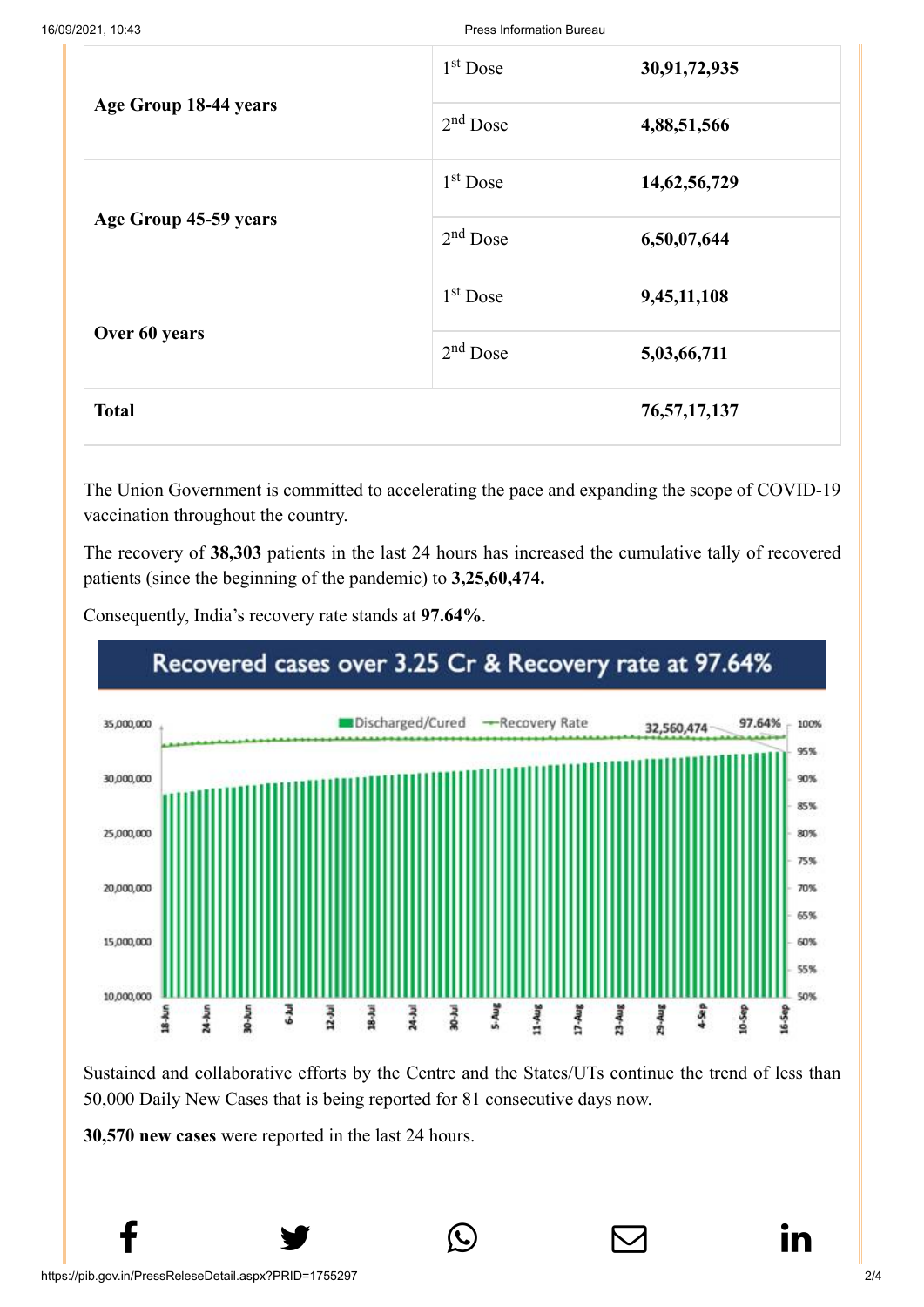16/09/2021, 10:43 Press Information Bureau



The Active Caseload is presently **3,42,923.** Active cases presently constitute **1.03%** of the country's total Positive Cases.



The testing capacity across the country continues to be expanded. The last 24 hours saw a total of

15,79,761tests being conducted. India has so far conducted over **54.77 Cr (54,77,01,729**) cumulative tests.

While testing capacity has been enhanced across the country, **Weekly Positivity Rate at 1.93% remains less than 3% for the last 83 days now.** The **Daily Positivity rate reported to be 1.94%.** The daily Positivity rate has remained below 3% for last 17 days and below 5% for 100 consecutive days now.

 $f$  y  $\circledcirc$   $\quad \circledcirc$  in